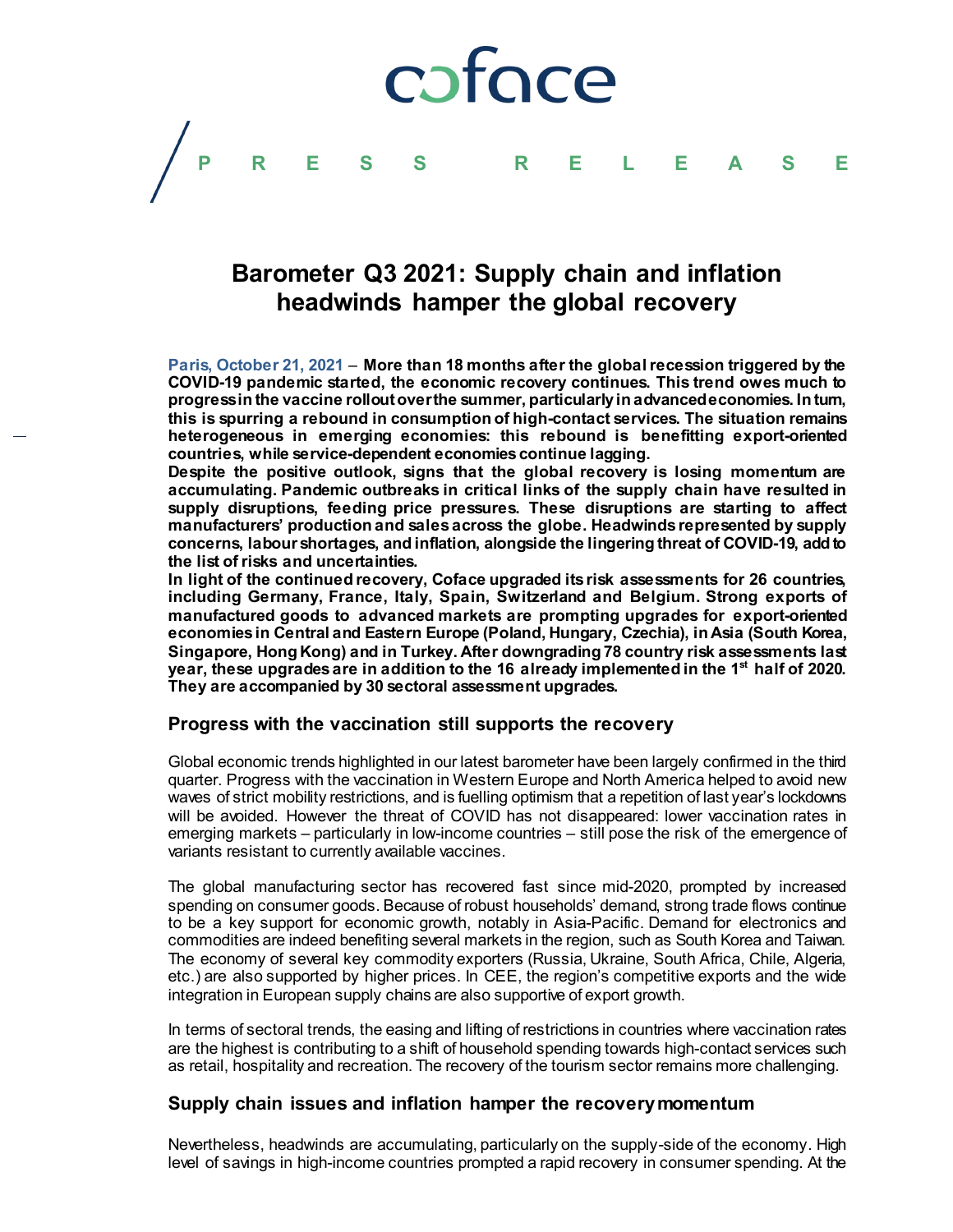

same time, pandemic disruptions created breaks in the supply chain that are hampering business activity. Competition for commodities and input goods is strong, hindering industrial production at the global level and, in some instances, having an impact on sales. This is notably true for the shortage of semiconductors, which is impacting a wide-array of industries from the automotive to information and communication technologies sectors both in advanced and emerging economies.

Commodity prices, input costs and freight rates have surged since the summer of 2020. Many commodities broke record levels. This has been notably the case with energy – particularly as European and Asian gas prices soared – metals, lumber and food prices. Widespread price increases for commodities and inputs has also translated into increasing consumer prices. The harmonized inflation rate in the Eurozone reached 3.4% in September, the highest level in 13 years. This echoes a rise in inflation observed in most parts of the globe, most notably in the US, where the inflation rate has also been hovering a 13-year high of 5.4% in the last 4 months to September. A peak in inflation is expected soon in advanced economies, but risks are tilted to the upside.

The inflation conundrum could be complicated by reports of labour shortages, as businesses offer higher compensations to fill job vacancies. An increase in labour costs could mean more persistent inflationary pressures. Faced with this risk, some central banks – including the US Federal Reserve and the UK Bank of England - have already signalled that the end of ultra-accommodating monetary policies is approaching. In Europe, while the ECB is closely monitoring the inflation dynamic with concern, tightening remains a more distant prospect. In emerging economies, several central banks had to hike their benchmark policy rates in recent months, due to concerns over rising inflation.

The fiscal side of the equation will remain supportive in advanced economies. In Western Europe, while many national governments will continue to support their economy further until the end of the year, the EU recovery fund (worth EUR 750 billion) will slowly be paid out. In the US, the next steps of the fiscal response are still uncertain, as key parts of President Joe Biden's economic agenda are still being debated in Congress.

## **The Chinese economy is experiencing some turbulence**

Also of importance for the global economy, China's economy showed signs of a slowdown heading into the  $2<sup>nd</sup>$  half of 2021. In the third quarter, GDP was up 4.9% from a year ago, the slowest pace since the third quarter of 2020. On a quarterly basis, activity merely expended (+0.2%). We forecast China's economy to grow by 7.5% this year, expecting GDP growth to remain low in the last quarter.

Several factors are behind the deceleration in Chinese economic activity: policy tightening in credit growth, softening domestic consumption, and energy rationing for industries. Another factor is related to China's "Dual carbon" goals, leading to the imposition of policies constraining steel production, as the sector accounts for around 15% of the country's carbon emissions. As a result, the volume of monthly steel output has been falling from nearly 100 million tonnes in May to 83.2 million in August, with further steel output cuts are expected in 2021.

Considering the role of China in international trade and in regional supply chains, an economic slowdown would pose significant downside risks to Asian economic activity, but also in other emerging markets in Latin America, Middle East and Africa.